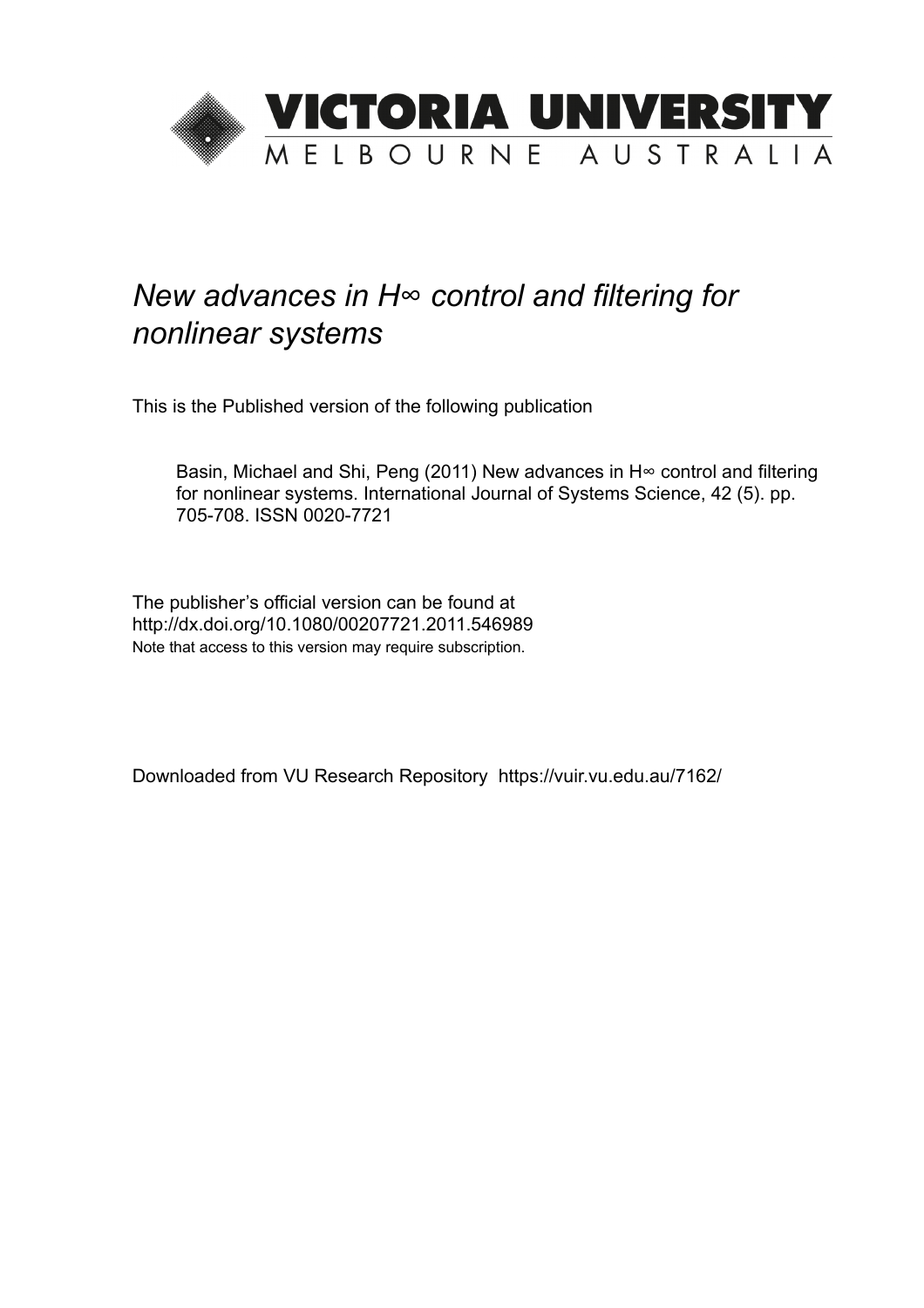## Editorial: New Advances in *H*∞ Control and Filtering for Nonlinear Systems

## *Editors: Dr. Michael Basin*<sup>1</sup> *and Dr. Peng Shi*<sup>2</sup>

Welcome to the Special Issue on New Advances in *H*∞ Control and Filtering for Nonlinear Systems. While the  $H_{\infty}$  control and filtering theory for linear systems was well established since the early 1990s, the  $H_{\infty}$  methods for nonlinear systems are still being actively developed varying from rigorous substantiation of nonlinear *H*∞ approach to technical design of advanced *H*∞ algorithms for special classes of nonlinear systems. Advanced technologies are promoting new applications of the *H*∞ control and filtering in such areas as network-based communication, adaptive control, signal processing, and fault detection. Novel techniques, such as  $H_2/H_\infty$  approach, stochastic *H*-infinity,  $H_\infty$  methods for time-delay systems, LMIbased algorithms, energy-to-peak optimization, risk-sensitive methods, and others, have successfully complemented the classical  $H_{\infty}$  theory.

The main objective of this Special Issue is to summarize recent advances in  $H_{\infty}$  control and filtering for nonlinear systems, including time-delay, hybrid, and stochastic systems. The published papers provide new ideas and approaches, clearly indicating the advances made in problem statements, methodologies, or applications with respect to the existing results. The Special Issue also includes papers focusing on advanced and non-traditional methods and presenting considerable novelties in theoretical background or experimental setup. Some papers present applications to newly emerging fields such as network-based control and estimation.

The past several years have witnessed a growing interest in developing powerful techniques of  $H_{\infty}$  control and filtering for nonlinear systems, such as  $H_2/H_{\infty}$  approach, energyto-peak optimization, LMI-based methods, *H*∞ stochastic control and filtering, sliding mode algorithms, and others. This Special Issue provides our readers with a focused set of peer-reviewed articles to reflect recent advances in the state-of-the-art design techniques as well as other important aspects of the field. The Special Issue also serves as a forum for researchers to exchange their latest findings, as well as stimulate further research and development in this still fast-growing area.

The Special Issue contains seventeen papers that address various important issues in the design of  $H_{\infty}$  control and filtering algorithms for nonlinear systems. Accordingly, the accepted papers are divided into two large groups, presenting nonlinear *H*∞ filtering and control algorithms, respectively. The first group, "New Advances in *H*∞ Filtering for Nonlinear Systems," opens with the paper "Central suboptimal *H*∞ Controller Design for Linear Time-Varying Systems with Unknown Parameters," by M. Basin, P. Soto, and D. Calderon-Alvarez. This paper presents the central finite-dimensional  $H_{\infty}$  controller for linear time-varying systems with unknown parameters, that is suboptimal for a given threshold  $\gamma$  with respect to a modified Bolza-Meyer quadratic criterion including the attenuation control term with the opposite sign. In contrast to the existing results, the paper reduces

<sup>&</sup>lt;sup>1</sup>Department of Physical and Mathematical Sciences, Autonomous University of Nuevo Leon, Apdo postal 144-F, C.P. 66450, San Nicolas de los Garza, Nuevo Leon, Mexico, Phone: + 52 81 83294030, Fax: + 52 81 83522954, E-mail: mbasin@fcfm.uanl.mx

<sup>2</sup>Department of Computing and Mathematical Sciences, Faculty of Advanced Technology, University of Glamorgan, Pontypridd, CF37 1DL, United Kingdom, Phone: (+44 1443) 482147, Fax: (+44 1443) 482711, Email: pshi@glam.ac.uk. He is also with School of Engineering and Science, Victoria University, Melbourne, Vic 8001, Australia, and School of Mathematics and Statistics, University of South Australia, Mawson Lakes, 5095, Australia.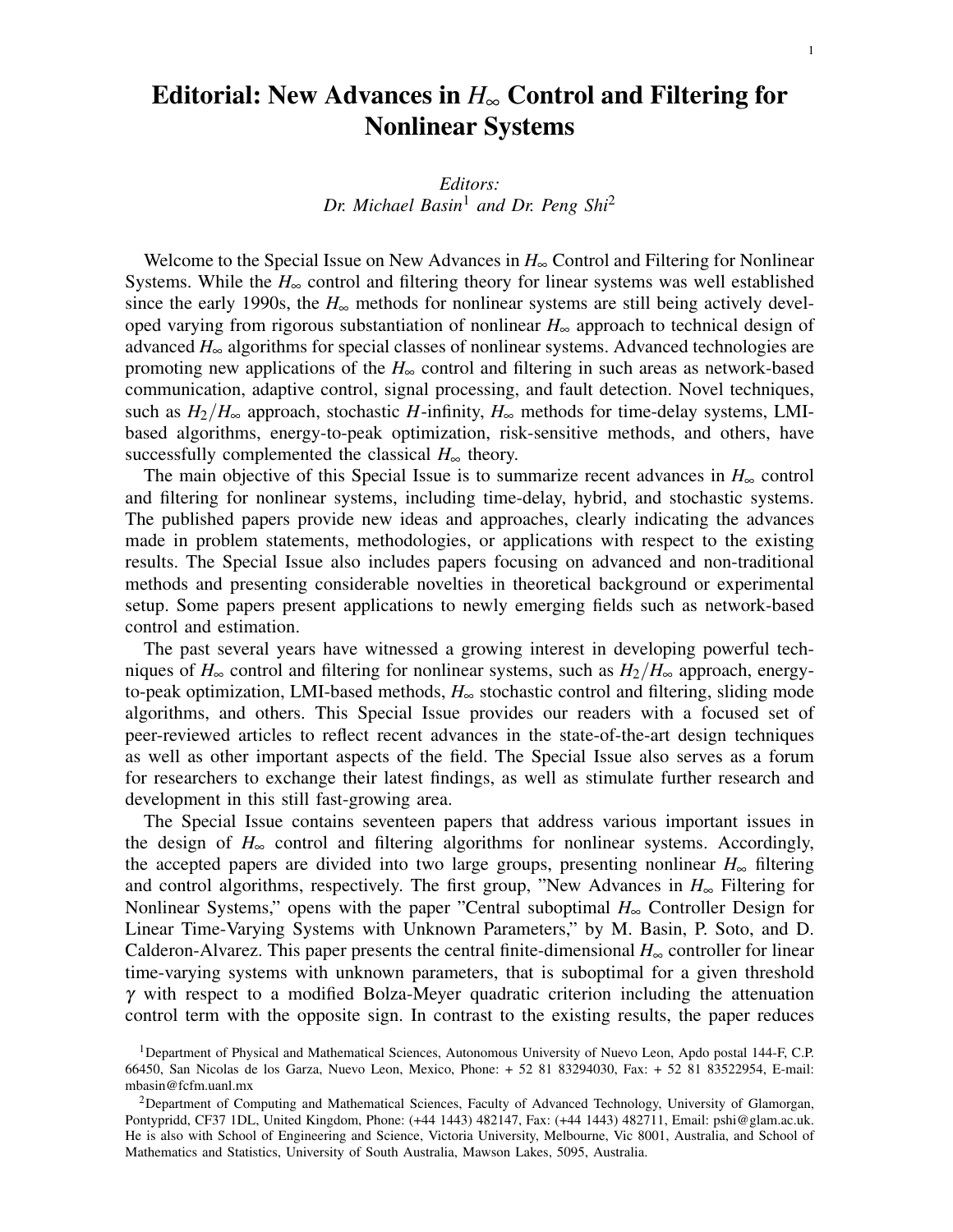the original  $H_{\infty}$  controller problem to a corresponding  $H_2$  controller problem. The paper yields the central suboptimal  $H_{\infty}$  controller for linear systems with unknown parameters in a closed finite-dimensional form, based on the corresponding  $H_2$  controller. Numerical simulations are conducted to verify the performance of the designed central suboptimal controller for uncertain linear systems with unknown parameters against the conventional central suboptimal  $H_{\infty}$  controller for linear systems with exactly known parameter values.

The second paper, "State Exact Reconstruction for Switched Linear Systems via a Super-Twisting Algorithm," by F. Bejarano and L. Fridman, is concerned with the problem of state reconstruction synthesis for switched linear systems. Based only on the continuous output information, an observer is proposed ensuring the reconstruction of the entire state (continuous and discrete) in finite time. For the observer design an exact sliding mode differentiator is used, which allows the finite time convergence of the observer trajectories to the actual trajectories. The design scheme includes both cases: zero control input and nonzero control input. Simulations illustrate the effectiveness of the proposed observer.

The third paper, "Continuous and Discrete State Reconstruction for Nonlinear Switched Systems via High-Order Sliding Mode Observers," by J. Davila, A. Pisano, and E. Usai, studies a class of nonlinear switched systems and proposes a finite-time converging state observer. The observer strategy, based on the high-order sliding mode approach, enables one to reconstruct both, continuous and discrete, states of the switched system, based on output measurements and the knowledge of the set of possible system dynamics. All the "operating modes" of the switched system are required to satisfy certain observability-like and boundedness restrictions. The observer provides a finite-time converging estimate and, after a switching on the active mode, it features an arbitrarily fast transient to recover the correct (continuous and discrete) state estimates. A numerical example illustrates the performance of the proposed observer.

The next paper, "Periodic Motion Planning and Nonlinear *H*∞ Tracking Control of a 3- DOF Underactuated Helicopter," by I. Mesa-Sanchez, L. Aguilar, A. Shiriaev, L. Freidovich, and Y. Orlov, focuses on nonlinear  $H_{\infty}$  synthesis to solve the tracking control problem for a 3-DOF helicopter prototype. Planning of periodic motions under a virtual constraints approach is considered prior to the controller design. A local *H*∞ controller is designed by changing the parameters of the differential Riccati equations that appear while solving the corresponding *H*∞ control problem for the linearized system. Stabilizability and detectability properties of the control system are thus ensured by the existence of the proper solutions of the unperturbed differential Riccati equations, and hence the proposed synthesis procedure obviates extra verification work of these properties. Due to the nature of the approach, the resulting controller additionally yields the desired robustness properties against unknown but bounded external disturbances. Convergence and robustness properties of the proposed design are supported by simulation results.

The fifth paper, "*H*∞ Filtering for Switched Nonlinear Systems under Asynchronous Switching," by W. Xiang and J. Xiao, addresses the  $H<sub>∞</sub>$  filtering problem for switched nonlinear systems under synchronous and asynchronous switching. First, *H*∞ filtering under synchronous switching is investigated; however, the  $H<sub>∞</sub>$  filtering performance cannot be guaranteed if there exists asynchronous switching, as shown in a given numerical example. The asynchronous case is treated starting with the totally asynchronous switching; then, using the results in the synchronous and totally asynchronous cases,  $H_{\infty}$  filtering under partially asynchronous switching is considered. Several numerical examples are given to illustrate the effectiveness of the obtained results.

The next paper, "Fuzzy *H*∞ Filtering for Nonlinear Markovian Jump Neutral Delayed Systems," by H. Shen, S. Xu, J. Zhou, and J. Lu, is concerned with the problem of the *H*∞ filter design for nonlinear Markovian jump neutral systems through Takagi-Sugeno fuzzy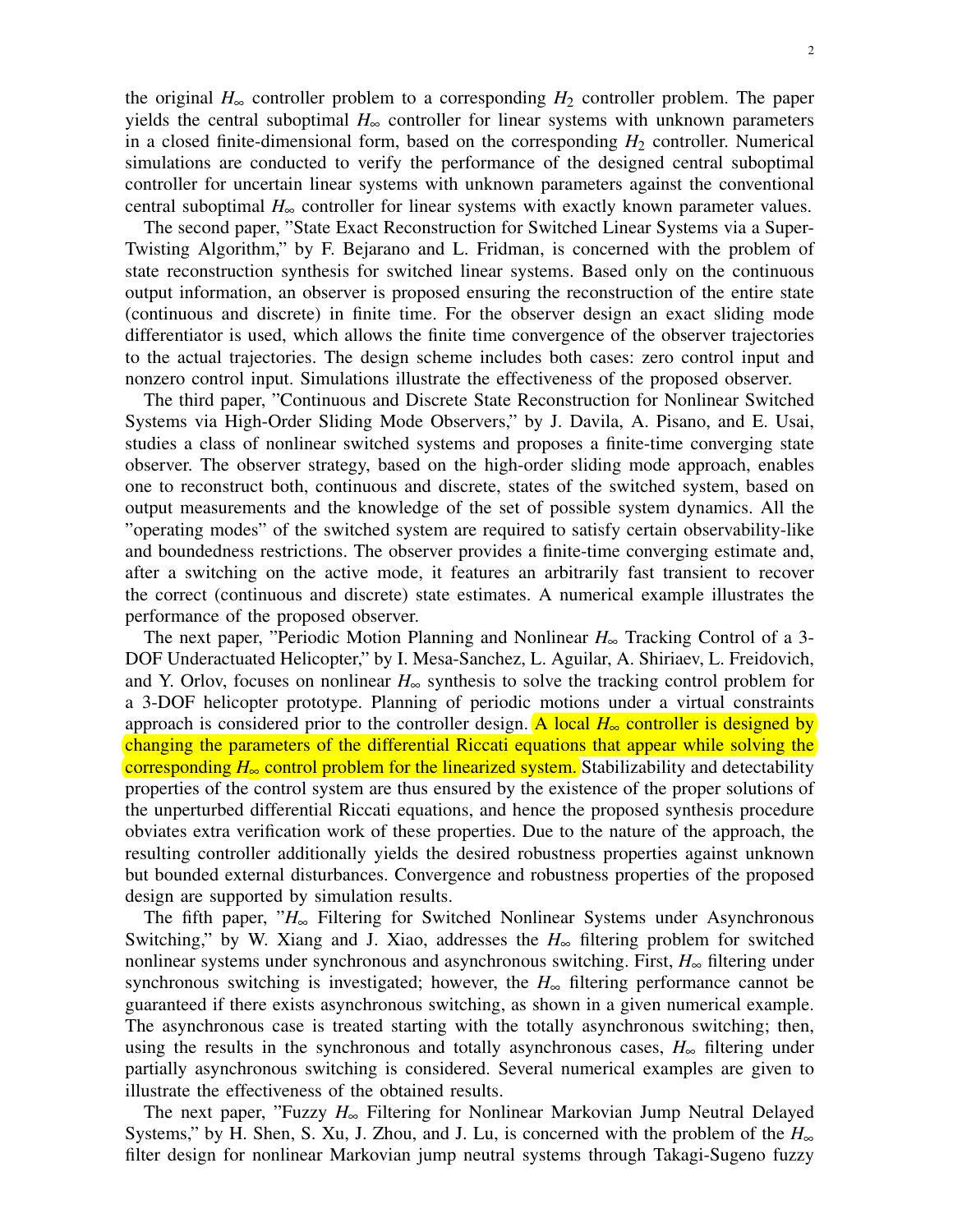model approach. A delay-dependent bounded real lemma (BRL) is presented in terms of linear matrix inequalities by employing a novel Markovian switched Lyapunov functional. Based on the derived BRL, both conventional  $H_{\infty}$  filter and non-fragile  $H_{\infty}$  filter are designed, which guarantee that the corresponding filtering error systems are stochastically stable with an  $H_{\infty}$  performance level. Finally, a numerical example is given to demonstrate the effectiveness of the results.

The seventh paper, "*H*∞ Filtering for a Class of Switched Linear Parameter Varying Systems," by L. Zhang and P. Shi, addresses the filtering problem for a class of discrete-time switched linear parameter-varying systems under average dwell time switching. The stability result for general discrete-time switched systems with average dwell time is first presented. A mode-dependent full-order parameterized filter is then designed, and the corresponding existence conditions of such filters are derived via LMI formulation. The desired filter gains and admissible switching signals are obtained for a given system decay degree so that the resulting filter error system is exponentially stable and has a guaranteed *H*∞ performance. A numerical example is given to demonstrate the potential and effectiveness of the developed theoretical results.

The last paper in the first group is the paper "Lyapunov-Based Design of Resilient Mixed MSE-Dissipative Type State Observers for a Class of Nonlinear Systems and General Performance Criteria," by E. Yaz, C. S. Jeong, and Y. Yaz, which is concerned with a class of continuous-time nonlinear system and measurement equations having locally incrementally conic nonlinearities and finite energy disturbances. A Lyapunov-based resilient mixed Mean Square Error (MSE)-Dissipative type state observer design approach is presented, which guarantees the satisfaction of MSE type estimation error performance together with a variety of dissipative performance criteria ranging from *H*∞ to passivity of various types. Linear matrix inequalities are used to study feasibility of the solution. Simulation examples are included to illustrate and provide support to the effectiveness of the proposed design methodology.

The second group, "New Advances in  $H_{\infty}$  Control for Nonlinear Systems," opens with the paper "Central Suboptimal *H*∞ Control Design for Nonlinear Polynomial Systems," by M. Basin, P. Shi, and D. Calderon-Alvarez. This paper presents the central finitedimensional *H*∞ regulator for nonlinear polynomial systems, which is suboptimal for a given threshold  $\gamma$  with respect to a modified Bolza-Meyer quadratic criterion including the attenuation control term with the opposite sign. In contrast to the existing results, the paper reduces the original  $H_{\infty}$  control problem to a corresponding optimal  $H_2$  control problem. The paper yields the central suboptimal  $H_{\infty}$  regulator for nonlinear polynomial systems in a closed finite-dimensional form, based on the optimal  $H_2$  regulator. Numerical simulations are conducted to verify the performance of the designed central suboptimal regulator for nonlinear polynomial systems against the central suboptimal  $H_{\infty}$  regulator available for the corresponding linearized system.

The second paper, "Reliable *H*∞ Control for Discrete Uncertain Time-Delay Systems with Randomly Occurred Nonlinearities: The Output Feedback Case," by Y. Liu, Z. Wang, and W. Wang, is concerned with the reliable  $H_{\infty}$  output feedback control problem against actuator failures for a class of uncertain discrete time-delay systems with randomly occurred nonlinearities (RONs). The failures of actuators are quantified by a variable varying in a given interval. RONs are introduced to model a class of sector-like nonlinearities that occur in a probabilistic way according to a Bernoulli distributed white sequence with a known distribution. The time-varying delay is unknown with given lower and upper bounds. Attention is focused on the analysis and design of an output feedback controller such that, for all possible actuator failures, RONs, time delays, as well as admissible parameter uncertainties, the closed-loop system is exponentially mean-square stable and also achieves a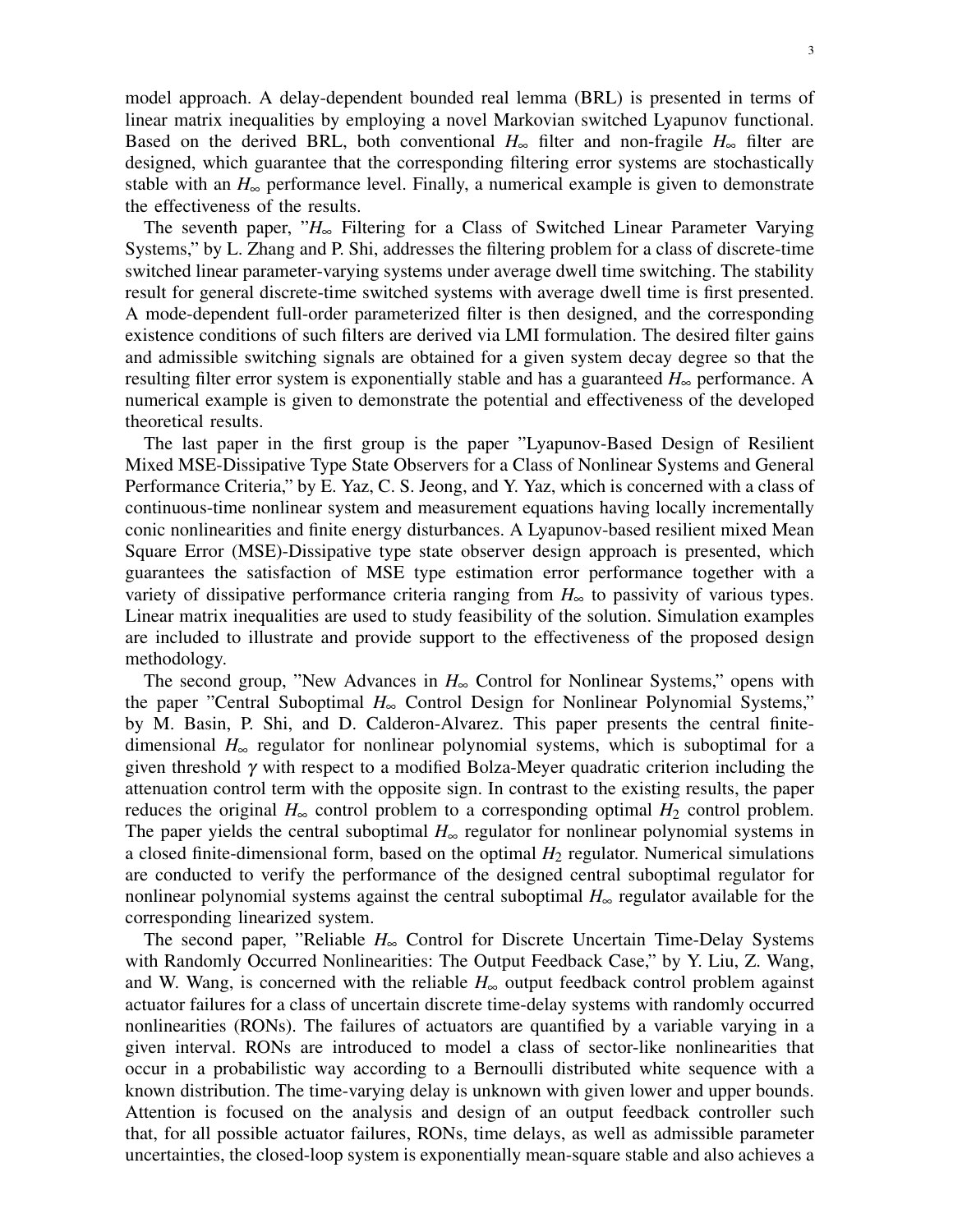prescribed *H*∞ performance level. A linear matrix inequality (LMI) approach is developed to solve the addressed problem. A numerical example is given to demonstrate the effectiveness of the proposed design approach.

The third paper "Central Suboptimal Mean-Square *H*∞ Controller Design for Linear Stochastic Time-Varying Systems," by M. Basin, S. Elvira-Ceja, and E. N. Sanchez, focuses on the central finite-dimensional *H*∞ controller design for linear stochastic time-varying systems with integral-quadratically bounded deterministic disturbances, that is suboptimal for a given threshold  $\gamma$  with respect to a modified Bolza-Meyer quadratic criterion including the attenuation control term with the opposite sign. In contrast to the existing results, the paper reduces the original  $H_{\infty}$  controller problem to a corresponding optimal  $H_2$  controller problem. Numerical simulations are conducted to verify the performance of the designed controller for a linear stochastic system against the central suboptimal  $H_{\infty}$  controller available for the corresponding deterministic system.

The next paper "Stability Analysis and Stabilization for a Class of 2-D Nonlinear Discrete Systems," by S. Ye and W. Wang, is concerned with stability analysis and stabilization problems for a class of two-dimensional (2-D) nonlinear discrete systems. First, the stability condition is derived for 2-D systems with nonlinearity by exploiting the Lyapunov method. Based on this result, a state feedback controller and an output feedback controller are designed to achieve stability for the resulting closed-loop system. Next, *H*∞ controllers are given in terms of the linear matrix inequalities (LMIs). Numerical examples are given to illustrate the effectiveness of the obtained results.

The fifth paper "Semiactive Vibration Control of Nonlinear Structures through Adaptive Backstepping Techniques with *H*∞ Performance," by M. Zapateiro, H. R. Karimi, and N. Luo, presents a new approach to the vibration mitigation problem in structures subject to seismic motions. This kind of structures are characterized by parameter uncertainties that describe their dynamics, such as stiffness and damping coefficients. Moreover, the dampers used to mitigate the vibrations caused by earthquakes are usually nonlinear devices with frictional or hysteretic dynamics. An adaptive backstepping controller is proposed to account for uncertainties and nonlinearities and satisfy a certain  $H_{\infty}$  performance level. It is designed for a 10-story building whose base is isolated with a frictional damper (passive device) and a magnetorheological damper (semiactive device). The controller performance is analyzed through numerical simulations.

The next paper, "Guaranteed Cost Control with Poles Assignment of a Flexible Air-Breathing Hypersonic Vehicle," by H. Li, Y. Si, L. Wu, and X. Hu, addresses the guaranteed cost control problem for a flexible air-breathing hypersonic vehicle (FAHV). A longitudinal model is adopted for control design due to the complexity of the vehicle. First, for a highly nonlinear and coupled FAHV, a linearized model is established around the trim condition which includes the state of altitude, velocity, angle of attack, pitch angle, pitch rate, etc. Second, using a Lyapunov approach, performance analysis is carried out for the resulting closed-loop FAHV system, whose criterion with respect to guaranteed performance cost and poles assignment is expressed in terms of linear matrix inequalities (LMIs). The established criterion exhibits a kind of decoupling between the Lyapunov positivedefinite matrices to be determined and the FAHV system matrices, which is enabled by the introduction of additional slack matrix variables. Third, a convex optimization problem with LMI constraints is formulated for designing an admissible controller, which guarantees a prescribed performance cost with simultaneous consideration of pole assignment for the resulting closed-loop FAHV system. Finally, simulation results are provided to show that the guaranteed cost controller assigns the poles in the desired region and achieves excellent reference altitude and velocity tracking performance.

The seventh paper, "Delay-Dependent Robust *H*∞ Control for Uncertain Stochastic Takagi-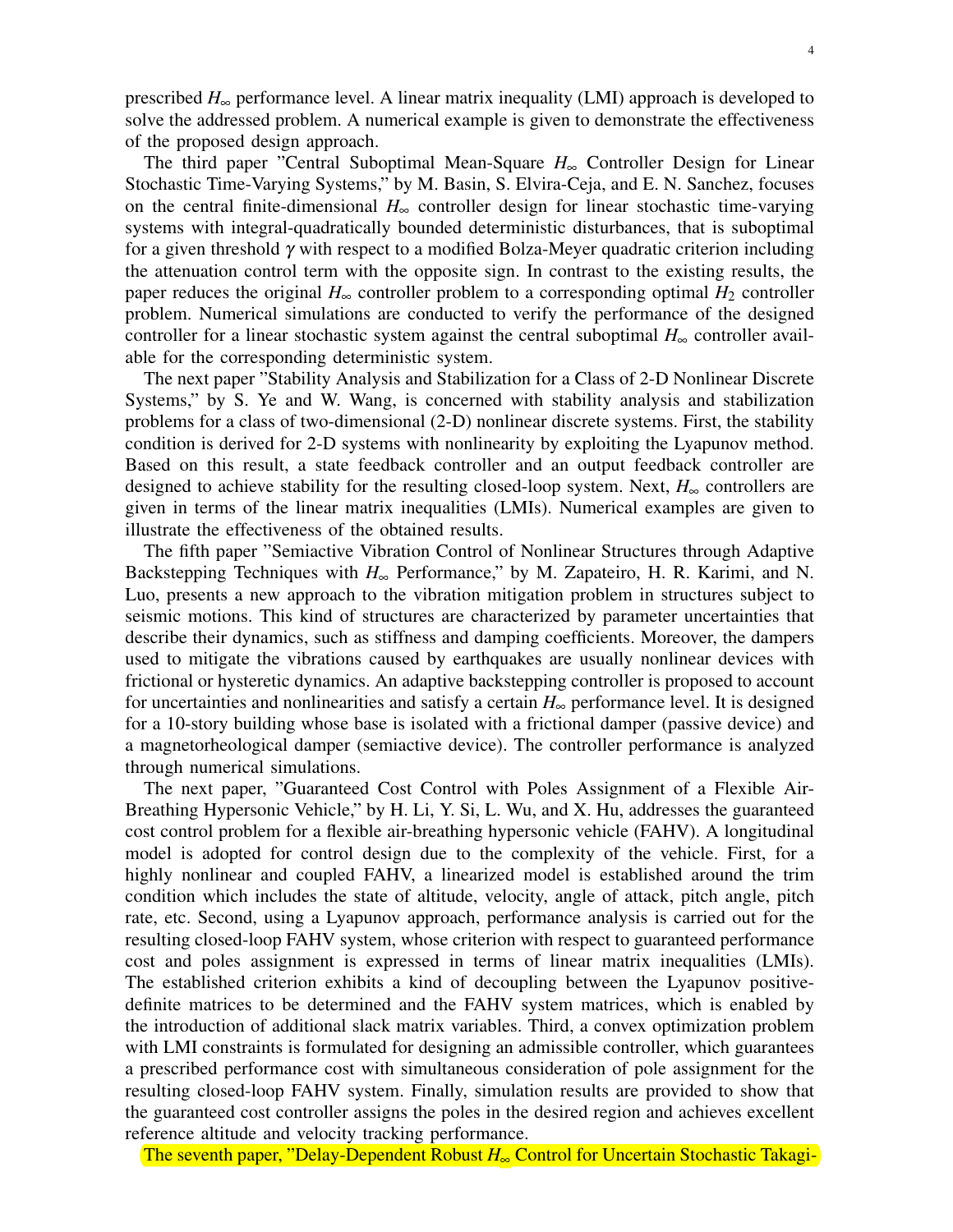Sugeno Fuzzy Systems with Time-Varying State and Input Delays," by P. Balasubramaniam and T. Senthilkumar, treats the delay-dependent robust *H*∞ control problem for uncertain stochastic Takagi-Sugeno fuzzy systems with time-varying state and input delays. The parameter uncertainties are assumed to be time-varying and norm-bounded. Through constructing a new Lyapunov-Krasovskii functional, the delay-dependent robust *H*∞ control algorithm is presented in terms of linear matrix inequalities (LMIs). A numerical example is given to illustrate the effectiveness of the developed method.

The last paper in the second group is the paper "Extending Nonlinear  $H_2$ ,  $H_\infty$  Optimisation to  $W_{1,2}$ ,  $W_{1,\infty}$  spaces," by M. D. S. Aliyu and E. K. Boukas, which consists of two parts. Part I, "Optimal Control," states and solves the  $W_{1,2}$ ,  $W_{1,\infty}$  nonlinear optimal control problems as extensions of  $H_2$ ,  $H_\infty$  optimal control problems, respectively. As these spaces contain less smooth functions, a larger number of problems could be solved in this framework, and, by a suitable choice of weighting functions, additional design objectives could be achieved using the presented formulation. Moreover, any solution to the  $W_{1,p}$ ,  $p = 2, \infty$ , problem is automatically a solution to the corresponding *H<sup>p</sup>* problem. Sufficient conditions for the solvability of the problems are given in terms of new Hamilton-Jacobi equations (HJEs). These new HJEs may also be easier to solve in view of additional degrees of freedom offered by the corresponding norms. Both the state-feedback and output-feedback problems are discussed. The results are then specialised to linear systems, in which case the solutions are characterised in terms of new algebraic Riccati equations.

Part II of the same paper, "Optimal Estimation and Output-Feedback Control," states and solves the  $W_{1,2}$ ,  $W_{1,\infty}$  estimation problems. The proportional, proportional-derivative and proportional-integral (PI) filters are proposed for each problem, and the sufficient conditions for existence of the optimal filter gains are obtained in terms of new Hamilton–Jacobi– Bellman and Hamilton-Jacobi-Isaacs equations. The output-feedback  $W_{1,2}$  and  $W_{1,\infty}$  control problems are also solved using the separation principle. It is shown that a viable optimal output-feedback controller can be synthesised by combining an optimal estimator with a state-feedback control.

We thank all the authors for their contributions and express our deepest gratitude to the reviewers for their time and effort in providing valuable feedback to the authors, who altogether made the idea of this Special Issue viable. We also express our sincere appreciation to the Editor-in-Chief, Prof. Peter Fleming, who provided us with the opportunity to develop this Special Issue.



Michael V. Basin received his Ph.D. degree in Physical and Mathematical Sciences with major in Automatic Control and System Analysis from the Moscow Aviation Institute in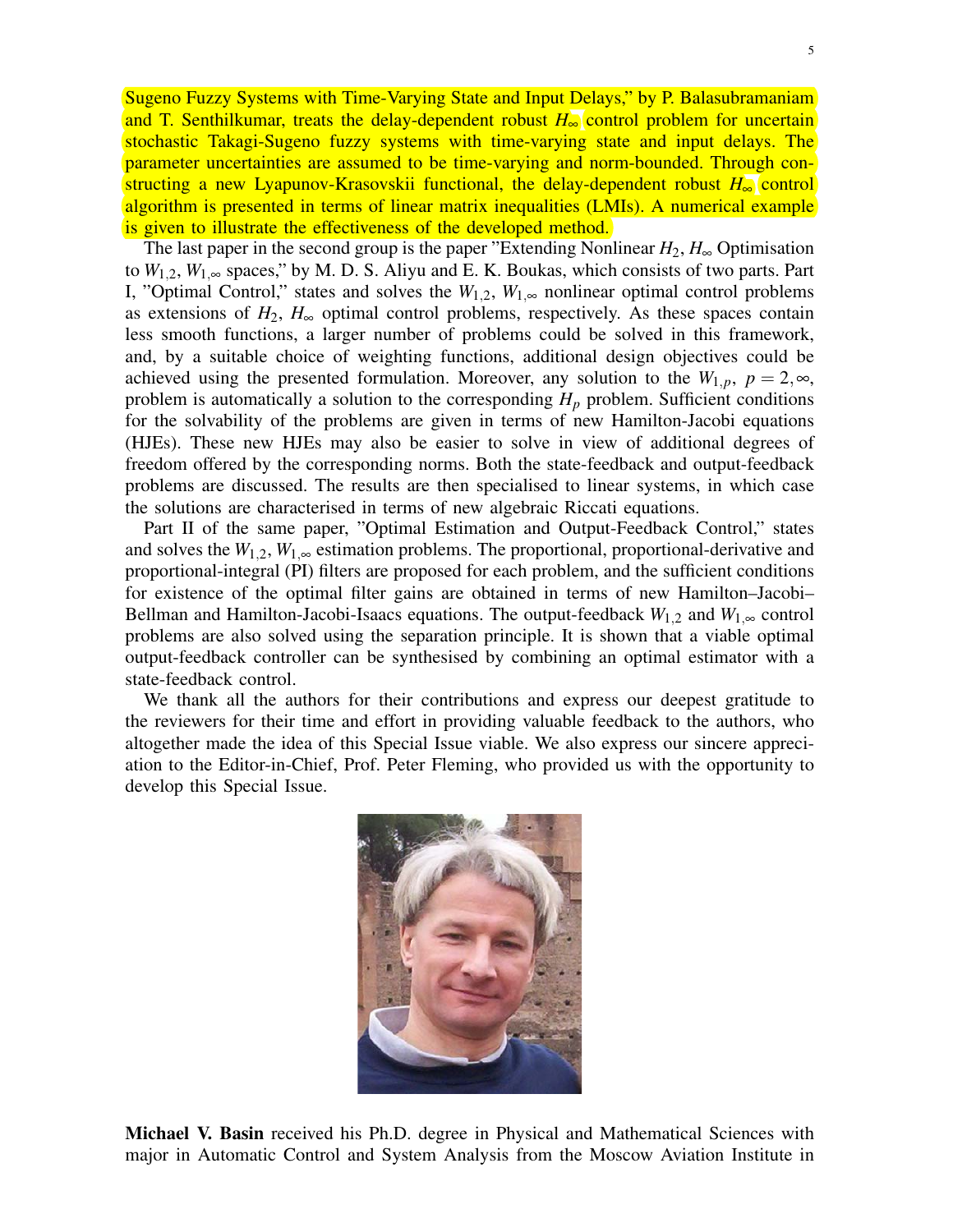1992. His work experience includes Senior Scientist position in the Institute of Control Science (Russian Academy of Sciences) in 1992-96, Visiting Professor position in the University of Nevada at Reno in 1996-97, and Full-Time Tenured Professor position in the Autonomous University of Nuevo Leon, Mexico, from 1998.

Starting from 1992, Dr. Basin published a monograph, more than 80 research papers in international referred journals, and more than 130 papers in Proceedings of the leading IEEE and IFAC conferences and symposiums. He is the author of the monograph *"New Trends in Optimal Filtering and Control for Polynomial and Time-Delay Systems,"* published by Springer. His works are cited more than 600 times. He is the Editor-in-Chief of *Journal of The Franklin Institute*, an Associate Editor of the *IEEE Control System Society Conference Editorial Board*, *Automatica*, *International Journal of Systems Science*, *International Journal of Innovative Computing, Information and Control*, and other journals. Dr. Basin serves as a member of *IEEE Control System Society Technical Committee on Intelligent Control*, Program Committee member of *IEEE Conference on Decision and Control 2008, IEEE Conference on Control Applications 2009, IEEE International Conferences on Innovative Computing, Information and Control 2006–2010, IEEE Workshop on Variable Structure Systems 2010, Mexican Automatic Control Conferences 2006, 2008*. Dr. Basin was awarded a title of Highly Cited Researcher by Thomson Reuters (International Science Institute), the publisher of Science Citation Index, in 2009; he is a Senior Member of the IEEE Control Systems Society and a regular member of the Mexican Academy of Sciences. His research interests include optimal filtering and control problems, stochastic systems, time-delay systems, identification, sliding mode control and variable structure systems.



Peng Shi received the BSc degree in Mathematics from Harbin Institute of Technology, China, in 1982; the ME degree in control theory from Harbin Engineering University, China in 1985; the PhD degree in electrical engineering from the University of Newcastle, Australia in 1994; and the PhD degree in mathematics from the University of South Australia in 1998. He was awarded the degree of Doctor of Science by the University of Glamorgan, UK, in 2006.

Dr. Shi was a lecturer in Heilongjiang University, China (1985-1989), in the University of South Australia (1997-1999) and a senior scientist in Defence Science and Technology Organisation, Department of Defence, Australia (1999-2005). He joined in the University of Glamorgan, UK, as a professor in 2004. He is also a professor at Victoria University, Australia since 2008. Dr. Shi's research interests include robust control and filtering, fault detection techniques, Markov decision processes, and operational research. He has published